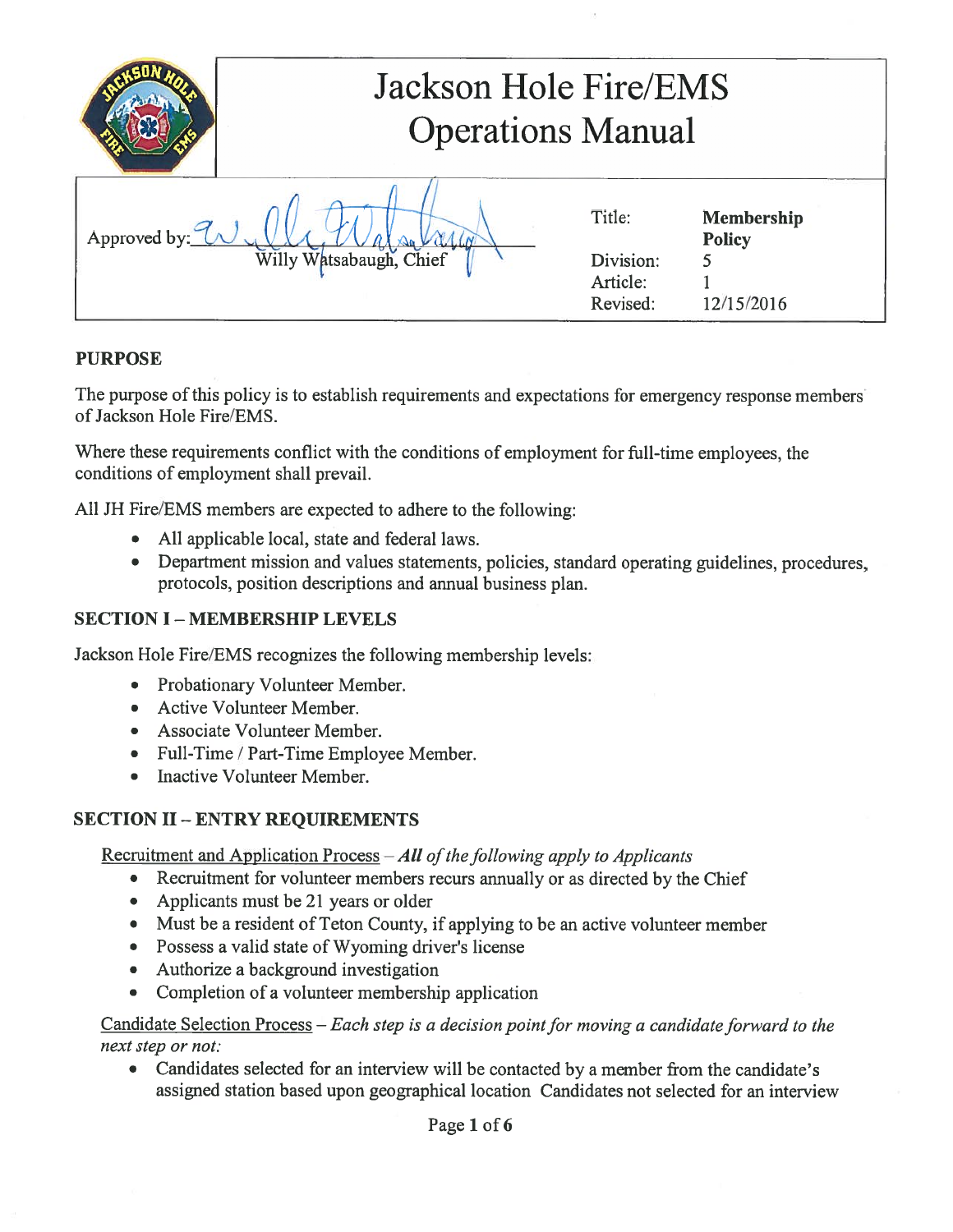will, at a minimum, receive a letter notifying them of the department's decision.

- An interview with members from candidate's assigned station
- An interview with Fire Department Chief
- Pass a medical physical, at the department's expense
- Complete the JH Fire/EMS physical agility test with a time of less than 15 minutes
- Attend mandatory Orientation
- Take the department Oath of Office

### SECTION III -PROBATIONARY MEMBER

Probationary members are required to complete the following training and obtain corresponding certifications within 24 months of membership designation:

- JH Fire/EMS Probationary Task Book
- BLS for Healthcare Providers
- IS 700
- ICS 100
- Structural Firefighter I
- Wildland Firefighter II (completion of S-130, S-190 and Pack Test)Emergency Vehicle Operations Course
- Wyoming Emergency Medical Responder (EMR) or Emergency Medical Technician (EMT)
	- EMT's must complete a minimum average of 6 shifts (72 hours) every 6 months for a total of 12 shifts per year on a JH Fire/EMS ambulance. EMT-I's and EMT-P's must complete a minimum average of 12 shifts (144 hours) every 6 months for a total of 24 shifts per year on a JH Fire/EMS ambulance.
	- <sup>o</sup> "Shift" is defined as one 12 hour day or night duty, or two 6 hour day duties.
	- Volunteer EMT members may supplement ambulance shifts with Grand Teton National Park EMS for the required ambulance shifts. A minimum of one shift in a six month period will be completed at either Station <sup>1</sup> or 6. The member will be responsible for providing documentation of the shifts to the EMS Battalion Chief.
	- ° Ifwithin the 6 month period a member cannot meet the total shift average, a written work plan/variance describing a plan for compliance is required. The work plan/variance must be submitted in writing to Station Captain(s) one month prior to missing shifts. Upon approval of the Station Captain(s), the work plan/variance will be directed to the EMS Battalion Chief for final approval. Failure to comply will place the volunteer on probationary status for the following 6 months. If the work plan compliance is not met during the 6 month probationary period, the volunteer may be decertified or terminated from the organization.

Probationary Members will receive the following Benefits:

- Uniform package
- Personal Protective Equipment (PPE)
- Public Safety Officer Death Benefits
- \$100,000 additional life insurance policy
- Worker's Compensation coverage
- Training
- Annual Physicals and Immunizations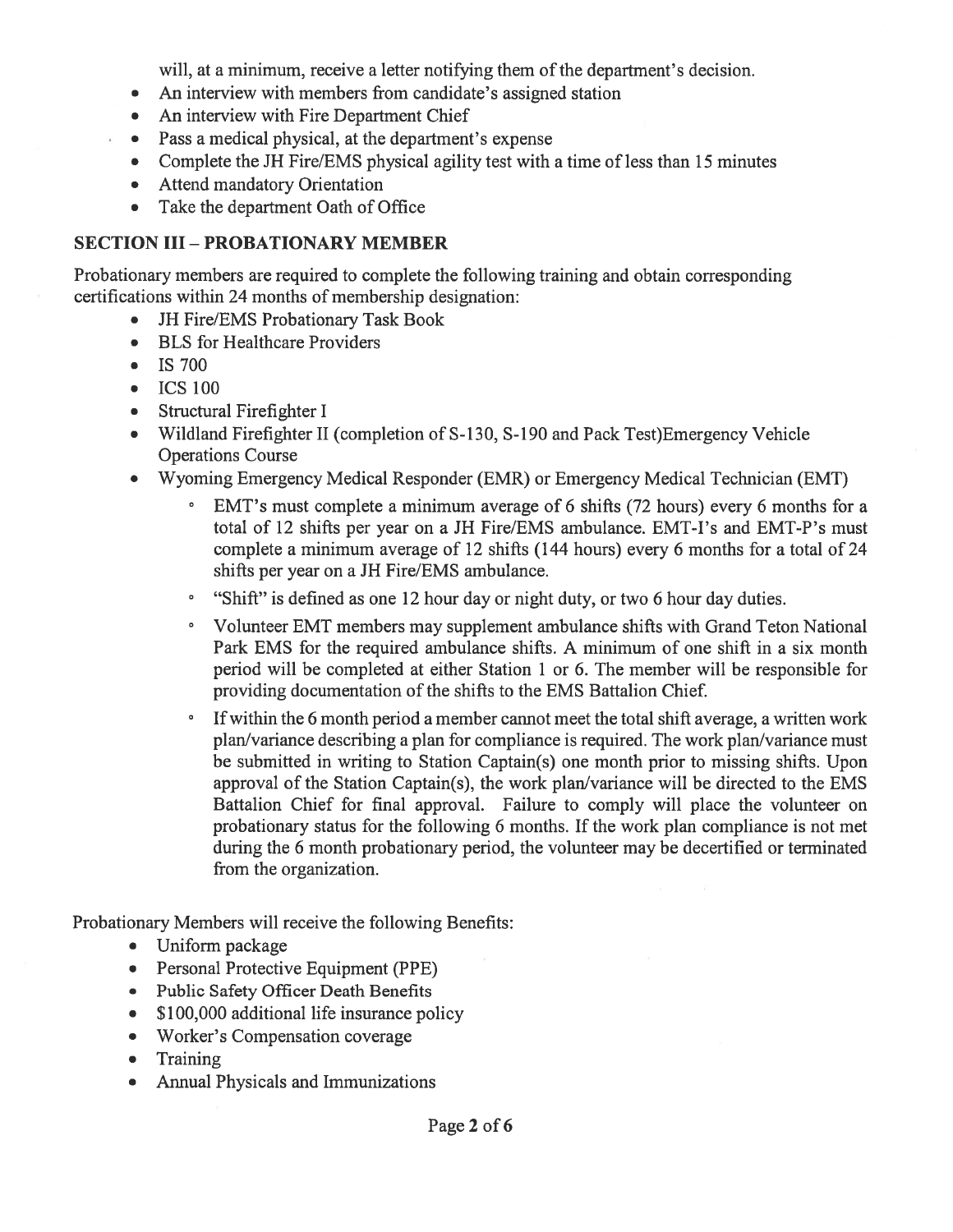### Active Member Benefits will be obtained following the completion of all required training during the enrollment periods of January  $I^{st}$  or July  $I^{st}$ .

Probationary Members are encouraged to attend all station trainings and callouts. Facilitators of trainings will incorporate the probationary member as appropriate for level of training with safety as the number one priority. Probationary Members will be supervised at all times on a callout by either a station officer or assigned mentor. If either a station officer or an assigned mentor is not available to supervise the probationary member or an Active Volunteer Member is more suited to take the seat on the apparatus, the probationary member will be asked to stay at the station.

Probationary Members will have orange crescents affixed to their helmets. The official, departmental probationary period lasts for at least 12 months. After 12 months, a probationary member may request to station leadership Active Volunteer Member status if minimum certification has been attained and if station leadership judges a probationary member's skills have reached operational capability.

Certification Reciprocity Process

- JH Fire/EMS will review all prior Fire and/or EMS training and the level of certification
- The Battalion Chief of Training will assist probationary members with Wyoming and ProBoard Firefighter Reciprocity through the State of Wyoming Fire Marshal's Office
	- Structure Fire ProBoard and National Park Service Certifications meeting NFPA guidelines will be accepted by Jackson Hole Fire/EMS.
- The Battalion Chief of EMS will assist probationary members with Wyoming EMS Reciprocity through the State of Wyoming EMS Office

### **SECTION IV - ACTIVE VOLUNTEER MEMBER**

An Active Volunteer Member is required to:

- Complete the JH Fire/EMS Membership Task Book on a bi-annual basis
	- ° Task books are issued in January with completed task books due in December.
- Members are required to maintain minimum certifications as a Structural Firefighter I, Wyoming Emergency Medical Responder (EMR) and Federal Wildland Firefighter II
- EMT's, EMT-I's, and Paramedics' must certify in the State of Wyoming, and maintain certification.
	- ° EMT's must complete a minimum average of 6 shifts (72 hours) every 6 months for a total of 12 shifts per year on a JH Fire/EMS ambulance.
	- EMT-I's and EMT-P's must complete a minimum average of 12 shifts (144 hours) every 6 months for a total of 24 shifts per year on a JH Fire/EMS ambulance.
	- "Shift" is defined as one 12 hour day or night duty, or two 6 hour day duties.
	- <sup>o</sup> Volunteer EMT members may supplement ambulance shifts with Grand Teton National Park EMS for the required ambulance shifts. A minimum of one shift in a six month period will be completed at either Station <sup>1</sup> or 6. The member will be responsible for providing documentation of the shifts to the EMS Battalion Chief.
	- <sup>o</sup> If within the 6 month period a member cannot meet the total shift average, a written work plan/variance describing a plan for compliance is required. The work plan/variance must be submitted in writing to Station Captain(s) one month prior to missing shifts. Upon approval of the Station Captain(s), the work plan/variance will be directed to the EMS Battalion Chief for final approval. Failure to comply will place the volunteer on probationary status for the following 6 months. If the work plan compliance is not met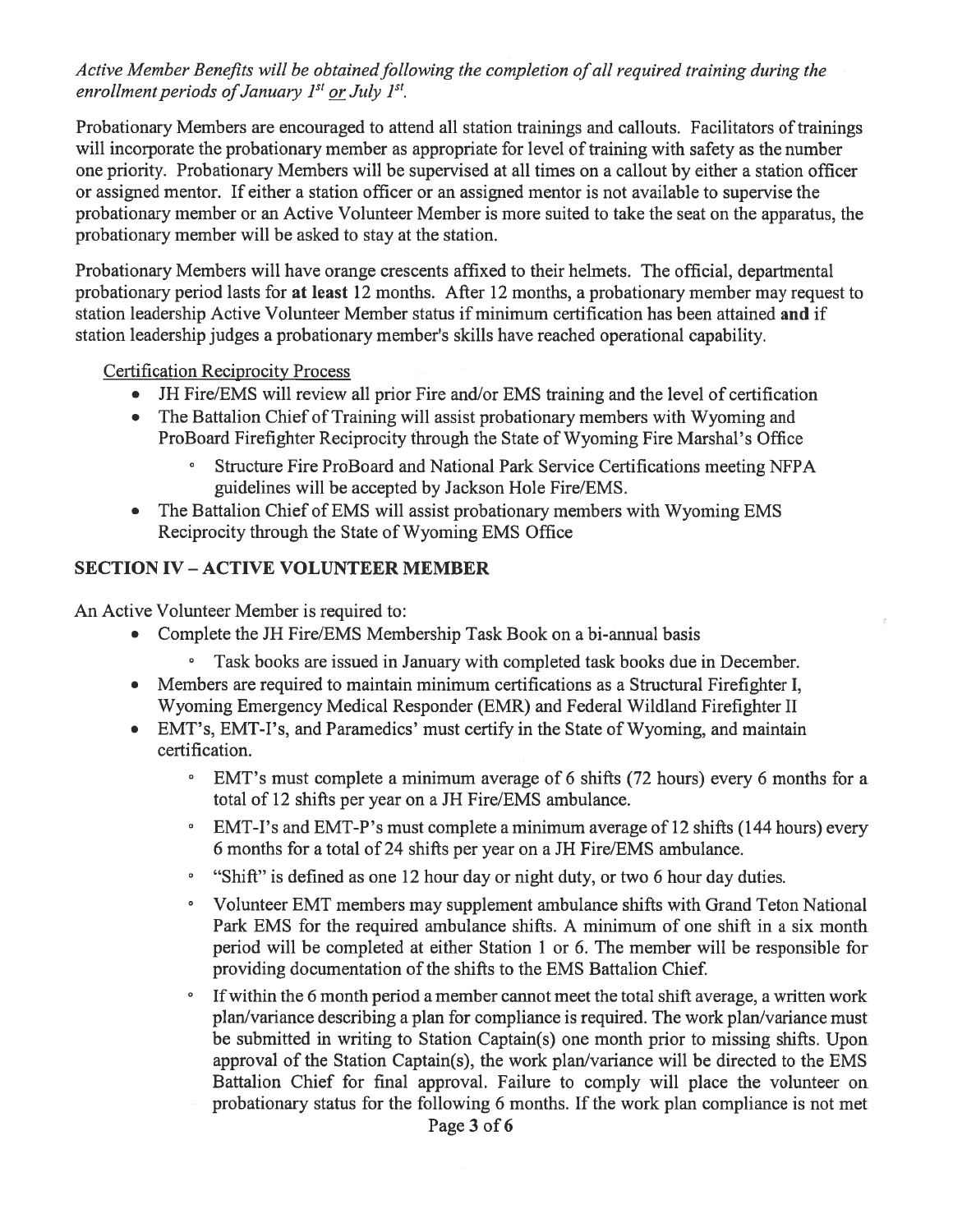during the 6 month probationary period, the volunteer may be decertified or terminated from the organization.

- Encouraged to attend all station meetings and crew checks
- Attend emergency response callouts for assigned station, if available
- Complete annual JH Fire/EMS physical agility test with a time less than 15 minutes
- Complete a medical physical as designated by JH Fire/EMS

\*Active Volunteer Members who joined prior to 2006 and have maintained certification in either a Fire or EMS discipline will not be required to cross-certify (i.e. a member in 2006 as an EMT, will not be required to certify as a Firefighter I and Wildland Firefighter II etc.). All Members will be required to complete applicable training as specified in the Jackson Hole Fire/EMS Task Book. This grandfather clause Does Not Apply to officers or paid staffmembers as specified in position job descriptions. Members who joined after 2006 to the effective date of this Membership Policy must cross-certify as indicated in the membership policy in effect at the time of membership designation.

See the JH Fire/EMS Leave of Absence Policy for details on Medical and Personal leaves of Absence.

Active Volunteer Members will receive the following Benefits:

- All benefits provided to Probationary Members
- JH Fire/EMS Badge
- Supplemental Insurance policy/policies in the amount of \$55.00
- Volunteer Firefighter/EMT Pension Fund eligibility with Wyoming Retirement. See administration for details.
- Pay per call for approved trainings and response to incidents
- Hourly pay for approved special events
- Hourly pay for ambulance transfers
- Volunteers guaranteed two pay per calls per 12 hour shift during ambulance duty

# SECTION V - ASSOCIATE VOLUNTEER MEMBER

See the JH Fire/EMS 5.1.2 Public Safety Services Associate Membership Addendum Policy for details.

## SECTION VI- FULL TIME / PART TIME EMPLOYEE MEMBER

In addition to normal activities and responsibilities defined in a member's job description, full-time / parttime Fire/EMS employees must:

- Complete a JH Fire/EMS Membership Task Book
- Attend emergency response callouts for assigned station, if available
- Complete annual JH Fire/EMS physical agility test with a time less than 15 minutes
- Complete a medical physical as designated by JH Fire/EMS

Benefits are described in the Teton County Policies Manual and Handbook in Section 3 — Benefits.

## SECTION VII- INACTIVE VOLUNTEER MEMBER

Failure to complete a departmental task book within the allotted time period or failure to complete the annual JH Fire/EMS physical agility test will result in a member being placed into Inactive Member status.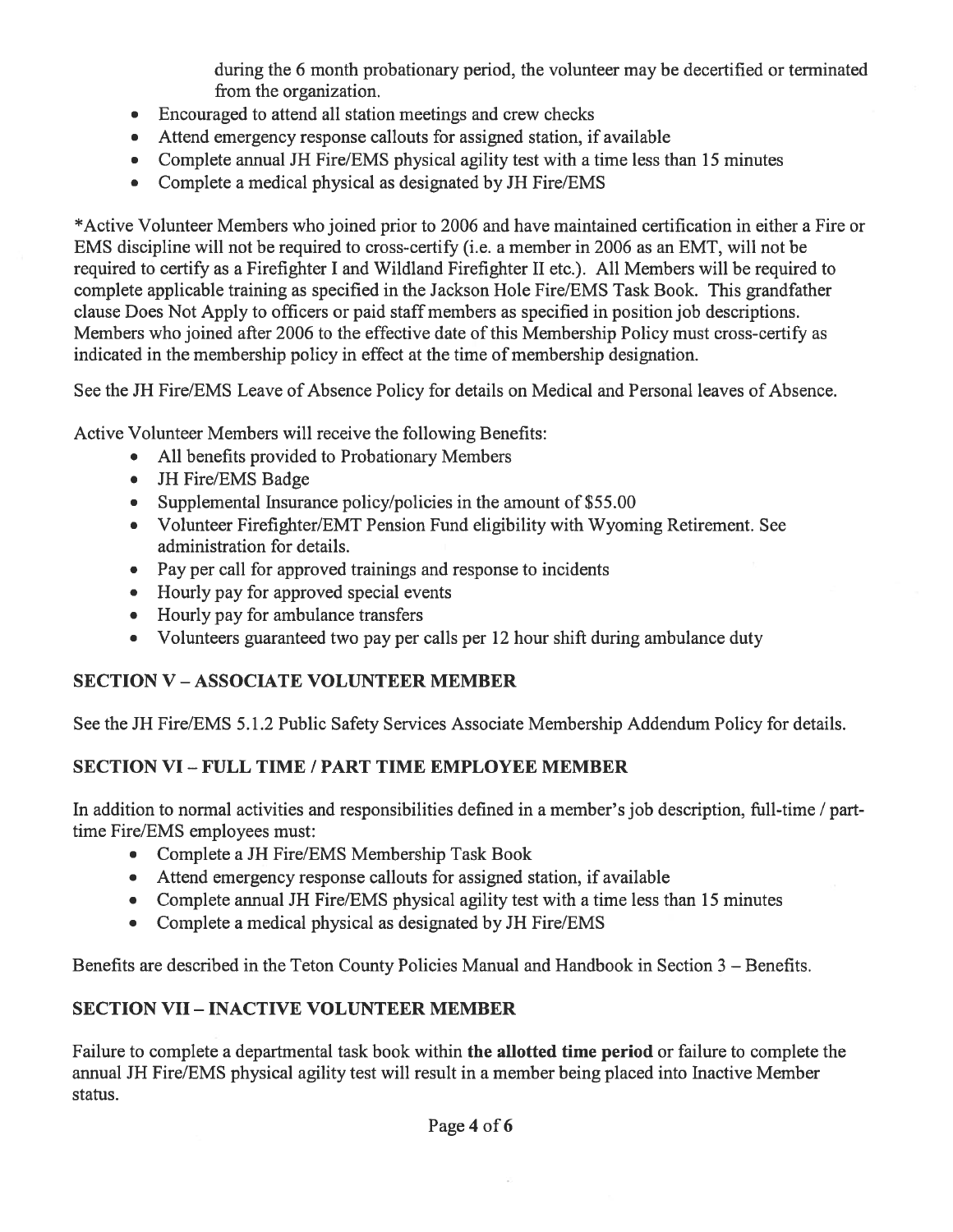- The following apply to all inactive members.
	- $\cdot$  Inactive members do not receive pay-per-call or pay-per-trainings
- Task Book Deficiencies
	- An inactive member must rectify all deficiencies in the departmental task book within three months (90 days).
	- <sup>o</sup> If—after a three month period (90 days)—a member's departmental task book remains incomplete, station leadership will immediately make an informed recommendation for a member's termination or extension.
	- This recommendation will move to the Chief for a final decision.
- JH Fire/EMS physical agility deficiency
	- ° Members who are unable to complete the physical agility test in less than 15 minutes will be referred to the JH Fire/EMS Medical Director. The member and the Medical Director will initiate a compliance plan.
	- <sup>0</sup> A physical agility test will be re-scheduled within 6 months
	- ° If a member still is unable to complete the work capacity test within 15 minutes, the Health and Safety Committee will immediately make an informed recommendation for a member's termination or extension.
	- ° This recommendation will move to the Chief for a final decision.

Station leadership will remain apprised of every member's current status and should be proactive in all status retention requirements.

The goal of inactive member status is to assist in reinstatement to active status and increase the member's overall performance and safety.

## SECTION VIII- UNIFORM/EQUIPMENT STANDARD

Members will adhere to the JH Fire/EMS Uniform Policy, in regards to wearing and maintaining uniforms.

Equipment and uniforms issued by JH Fire/EMS will be recorded on an Issued Equipment List. All JH Fire/EMS issued uniforms and equipment will be turned in to the Administration Office upon replacement of the equipment or upon the member's resignation. The cost of the equipment not returned to the Administration Office within two weeks of resignation will be charged to the resigned member.

## SECTION IX - DISCIPLINARY PROCEDURES

JH FIRE/EMS members are required to conduct themselves in a highly self-disciplined manner. The principal objective of disciplinary action is to improve or correct performance, efficiency and morale of the member receiving discipline as well as that of the department.

All levels of membership must:

- Obey all JH Fire/EMS Rules of Conduct, JH Fire/EMS SOP's/SOG's.
- Fulfill all maintenance response and training requirements as defined by the membership policy and station guidelines.

JH Fire/EMS officers and/or supervisors will administer discipline in a progressive and lawful manner in conjunction with the Teton County Polices Manual and Handbook. Discipline should include at a minimum the next higher person in the chain of command.